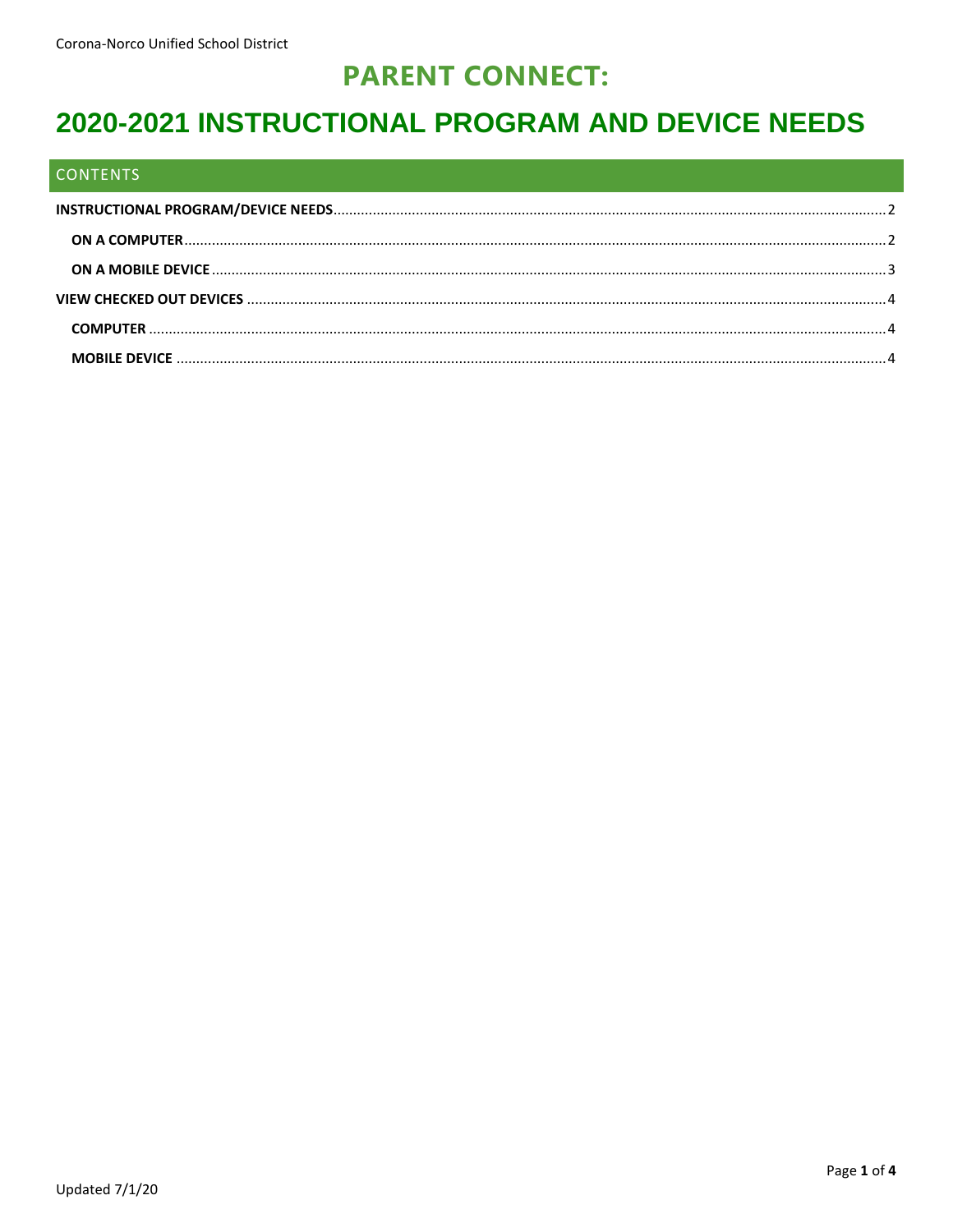## **INSTRUCTIONAL PROGRAM/DEVICE NEEDS**

#### <span id="page-1-1"></span><span id="page-1-0"></span>**ON A COMPUTER**

|                | <b>STEP</b>                                                                                                                                                                                 | <b>EXAMPLE</b>                                                                                                                                                                                                                                                                                                                                                                                                                                                                                                                                                                                                                                                                                                                                                                                                                                                                                                                                                                                                                                                                                                                                                                                                                                                                                          |  |
|----------------|---------------------------------------------------------------------------------------------------------------------------------------------------------------------------------------------|---------------------------------------------------------------------------------------------------------------------------------------------------------------------------------------------------------------------------------------------------------------------------------------------------------------------------------------------------------------------------------------------------------------------------------------------------------------------------------------------------------------------------------------------------------------------------------------------------------------------------------------------------------------------------------------------------------------------------------------------------------------------------------------------------------------------------------------------------------------------------------------------------------------------------------------------------------------------------------------------------------------------------------------------------------------------------------------------------------------------------------------------------------------------------------------------------------------------------------------------------------------------------------------------------------|--|
| 1)             | <b>LOG INTO PARENT</b><br><b>CONNECT</b>                                                                                                                                                    | ParentConnection<br><b>ParentConnection Login</b><br>PIN:<br>Password:<br>Log In<br><b>Need Your Login Information?</b>                                                                                                                                                                                                                                                                                                                                                                                                                                                                                                                                                                                                                                                                                                                                                                                                                                                                                                                                                                                                                                                                                                                                                                                 |  |
| 2)             | <b>SELECT [ONLINE</b><br><b>REGISTRATION]</b>                                                                                                                                               | Signed In: Tuesday, June 9,<br>Online Registration<br>nelp  <br>Counselor<br>isor                                                                                                                                                                                                                                                                                                                                                                                                                                                                                                                                                                                                                                                                                                                                                                                                                                                                                                                                                                                                                                                                                                                                                                                                                       |  |
|                | 3) SELECT [EDIT]<br><b>NEXT TO THE</b><br><b>DESIRED STUDENT</b>                                                                                                                            | Edit<br><b>Be-Enrollment Inc.</b><br><b>Student Demographics</b><br>Confirmed 4/02/2020 3:47PM<br><b>Emergency Contacts</b><br><b>Health Data</b><br><b>Military/Armed Forces Questionnaire</b><br><b>Not Confirmer</b><br>Parent/Guardianship Information<br><b>Student Residency Questionnaire</b><br><b>Not Confirmed</b><br><b>Policies and Releases</b><br>inal Proc                                                                                                                                                                                                                                                                                                                                                                                                                                                                                                                                                                                                                                                                                                                                                                                                                                                                                                                               |  |
| 4)<br>5)<br>6) | <b>GO TO THE</b><br>[INSTRUCTIONAL<br><b>PROGRAM</b><br><b>CHOICE/DEVICE</b><br><b>NEEDS] SECTION</b><br><b>ANSWER THE</b><br><b>REQUIRED</b><br><b>QUESTIONS</b><br><b>SELECT [SUBMIT]</b> | ParentConnection<br><b>Online Registration Update for Student</b><br>Return<br>Reset Submit<br>2020-2021 INSTRUCTIONAL PROGRAM AND DEVICE NEEDS<br>d Forces (<br>ary/Arm<br><b>Instructional Program Choice</b><br>ncy Questi<br>. Traditional School coupled with Remote Learning<br>o Remote Learning: if at any point in the school year Public Health Orders force us to close schools due to COVID-19.<br><b>Instructional Program Choice/Device Needs</b><br>. Virtual School - You must be currently enrolled in CNUSD school in order to register for the Virtual instructional program.<br><sup>0</sup> Virtual School: longer term commitment - recommended length is a minimum of a trimester (elementary) or semester (intermediate and high school)<br><b>Device Needs</b><br>The second and third questions are about access to a device such as a Chromebook and internet at home. If you respond that you need a device or internet you will receive follow up communication with more information<br><b>INSTRUCTIONAL PROGRAMS</b><br>What is your choice for your student's learning program for 20/21?<br>$\checkmark$<br><b>DEVICE NEEDS</b><br>Does your student have access to a desktop computer, laptop or Chromebook computer at home?<br>Do you have internet access at home? |  |
|                |                                                                                                                                                                                             |                                                                                                                                                                                                                                                                                                                                                                                                                                                                                                                                                                                                                                                                                                                                                                                                                                                                                                                                                                                                                                                                                                                                                                                                                                                                                                         |  |

**REPEAT STEPS FOR ANY OTHER STUDENTS**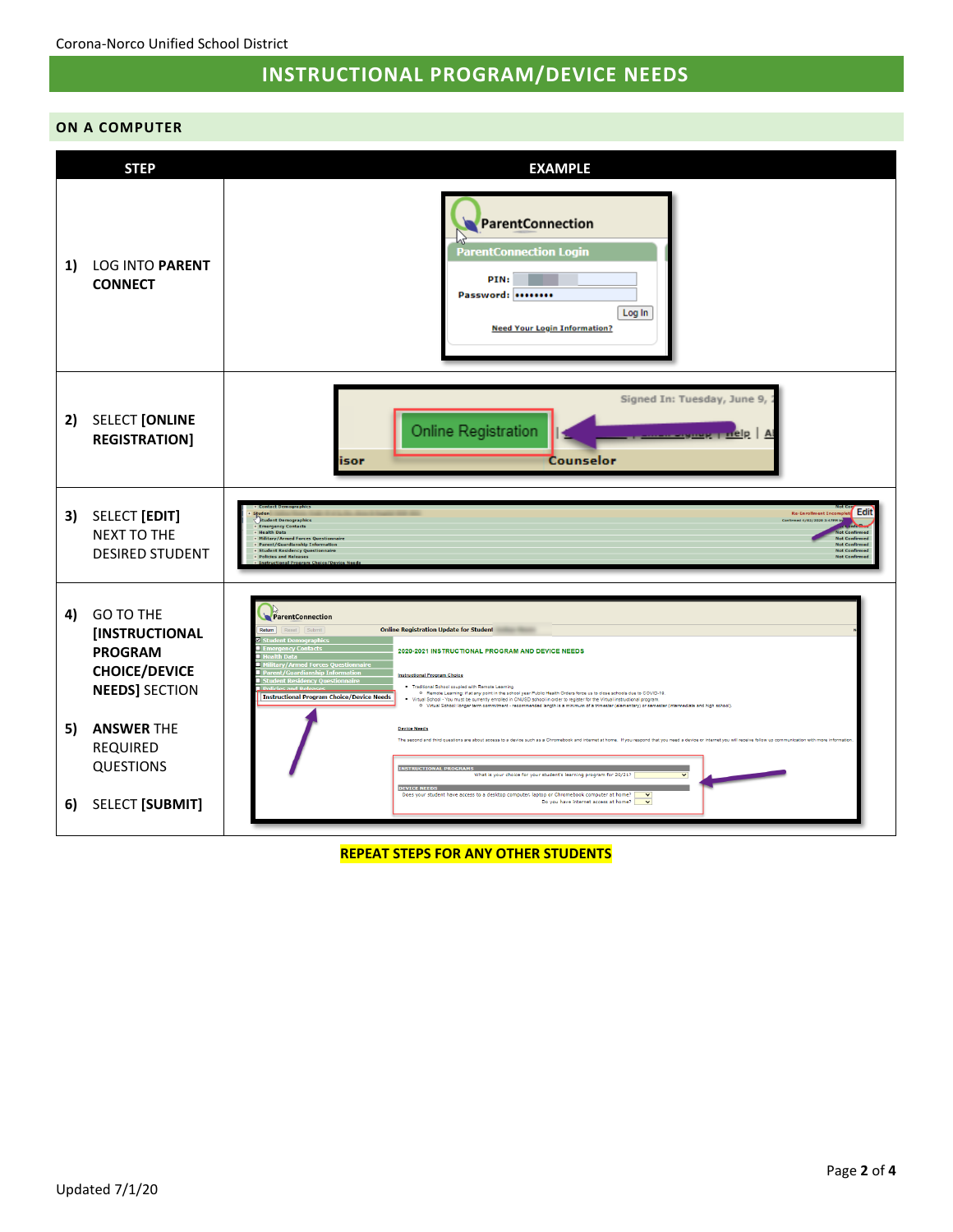#### <span id="page-2-0"></span>**ON A MOBILE DEVICE**

|                | <b>STEP</b>                                                                                                                                                            | <b>EXAMPLE</b>                                                                                                                                                                                                                                                                                                                                                                                                                                                                                                                                                                                                                                                                                                                                                                                                                                                                                                                                                                                                     |
|----------------|------------------------------------------------------------------------------------------------------------------------------------------------------------------------|--------------------------------------------------------------------------------------------------------------------------------------------------------------------------------------------------------------------------------------------------------------------------------------------------------------------------------------------------------------------------------------------------------------------------------------------------------------------------------------------------------------------------------------------------------------------------------------------------------------------------------------------------------------------------------------------------------------------------------------------------------------------------------------------------------------------------------------------------------------------------------------------------------------------------------------------------------------------------------------------------------------------|
| 1)             | OPEN THE PARENT CONNECT MOBILE APP ON YOUR PHONE<br>AND SELECT LOG IN                                                                                                  | '≡<br>Corona-Norco USD<br>Log In $\rightarrow$<br>ParentConnection<br>rona-Norco Unified SD<br>FAQ's Links<br><b>NEW: Q PARENT CONNECT DOCUMENT UPLOAD</b><br>Parent/Guardians now have the ability to upload the<br>following documents directly to the site from Parent<br>Connect                                                                                                                                                                                                                                                                                                                                                                                                                                                                                                                                                                                                                                                                                                                               |
| 2)             | SELECT THE MENU ICON AND CHOOSE ONLINE<br><b>REGISTRATION</b>                                                                                                          | `≡<br>Corona-Norco USD<br>My Students<br><b>Online Registration</b><br><b>My Account</b><br>School Links<br><b>Email Signup</b><br><b>Select Information</b><br><b>Device Key</b><br><b>Activities</b><br>Sign Out<br>Attendance<br><b>Behavior</b><br>۰,                                                                                                                                                                                                                                                                                                                                                                                                                                                                                                                                                                                                                                                                                                                                                          |
|                | 3) SELECT [EDIT] NEXT TO THE DESIRED STUDENT                                                                                                                           | Corona-Norco USD<br>⋿<br><b>Online Registration Review</b><br><b>う Back</b><br><b>Contact: Mrs Amanda Ruiz</b><br>O<br>Edit<br><b>Re-Enrollment Incomplete</b><br>Student:<br>2020-2021 Grade 10<br>o<br>Edit<br><b>Centennial High</b><br><b>Re-Enrollment Incomplete</b><br>Student:<br>2020-2021 Grade 07<br>o<br>Edit<br><b>River Heights Int.</b><br><b>Re-Enrollment Complete</b>                                                                                                                                                                                                                                                                                                                                                                                                                                                                                                                                                                                                                            |
| 4)<br>5)<br>6) | FROM THE MENU DROP DOWN, SELECT THE<br>[INSTRUCTIONAL PROGRAM CHOICE/DEVICE NEEDS]<br><b>SECTION</b><br><b>ANSWER THE REQUIRED QUESTIONS</b><br><b>SELECT [SUBMIT]</b> | Instructional Program Choice/Device Nee ©<br>Corona-Morco USD<br>$\frac{1}{\text{Back}}$<br><b>Online Registration Review</b><br>2020-2021 INSTRUCTIONAL PROGRAM AND<br><b>DEVICE NEEDS</b><br>$\circledcirc$<br>Traditional Consol coupled with Remote Learning<br>Plantede Learning IV is the stylen in the adhest year Public<br>code schools due to tothniums<br>Student Demographics<br>$\triangleright$<br>$\bigcirc$<br>Emergency Contacts<br>$\bigcirc$<br>Health Data<br><b>INSTRUCTIONAL PROGRAMS</b><br>What is your choice for your student's learning program for<br>Military/Armed Forces<br>20/21?<br>$\bigcirc$<br>Questionnaire<br>$\circ$<br>Parent/Guardianship<br><b>DEVICE NEEDS</b><br>Information<br>Does your student have access to a desktop computer,<br>laptop or Chromebook computer at home?<br>Student Residency<br>$\circ$<br>Questionnaire<br>Do you have internet access at home?<br>Policies and Releases<br>$\circ$<br>Instructional Program Choice/<br>Device Needs<br>Return |

**REPEAT STEPS FOR ANY OTHER STUDENTS**